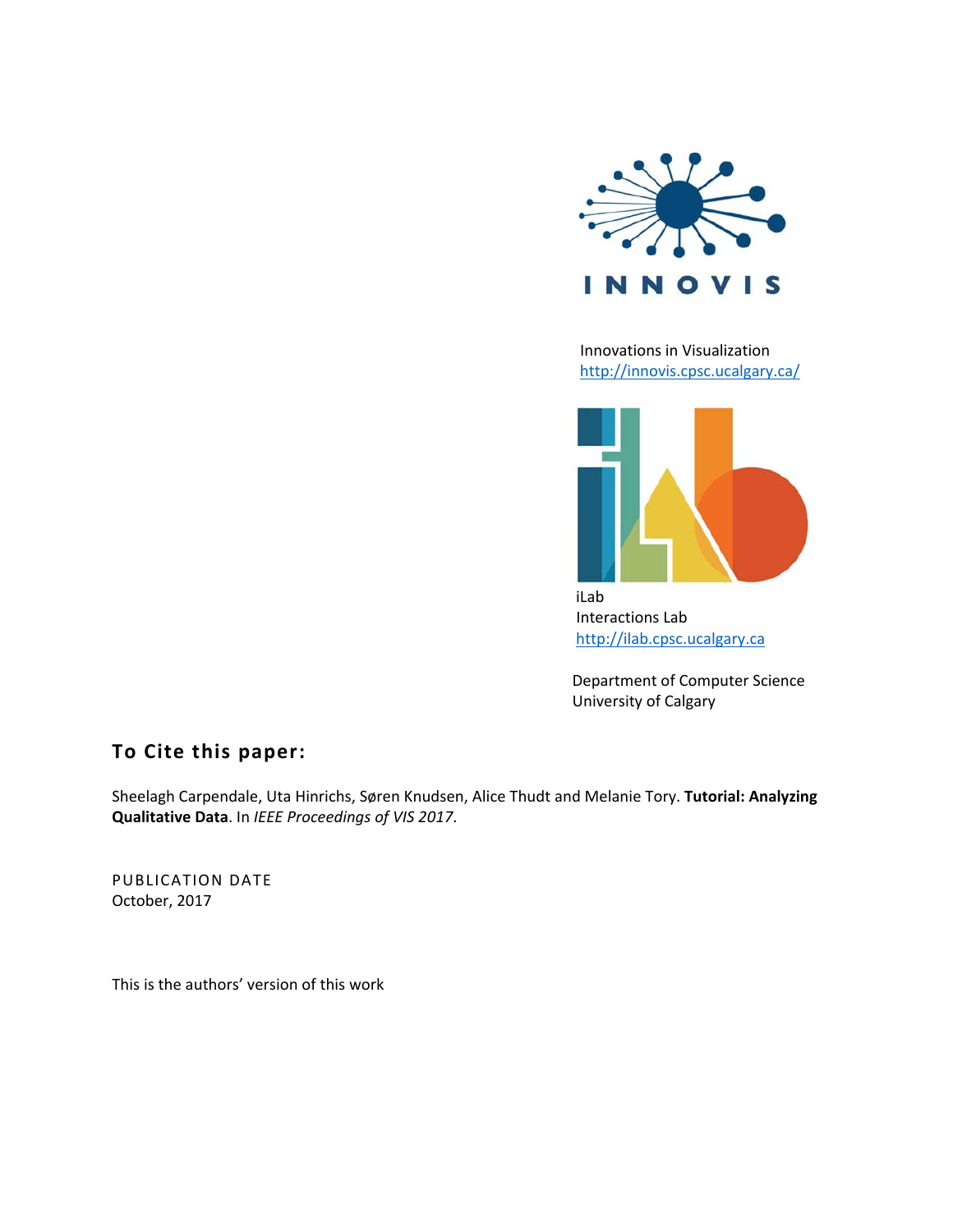# **Analyzing Qualitative Data**

Sheelagh Carpendale<sup>1</sup>, Uta Hinrichs<sup>2</sup>, Søren Knudsen<sup>1</sup>, Alice Thudt<sup>1</sup>, Melanie Tory<sup>3</sup>

<sup>1</sup>University of Calgary, <sup>2</sup>University of St. Andrews, <sup>3</sup>Tableau

"Not everything that can be counted counts and not everything that counts can be counted." (usually attributed to Albert Einstein, sometimes to Cameron [4])

## **ABSTRACT**

Evaluation is increasingly recognized as an essential component of visualization research. However, evaluation itself is a changing research area. In particular, the many variations of qualitative research are emerging as important empirical methods. This halfday tutorial is designed for beginning to intermediate audiences. We will focus on the basic methods for analyzing qualitative data using a mixture of talks and hands-on activities. In particular we will consider closed and open coding as well as clustering and categorizing coded data. After completing this tutorial, attendees will have a richer understanding of the benefits and challenges of qualitative empirical research and, more specifically, how to analyze qualitative data.

**Keywords**: Evaluation, qualitative studies, data analysis, data coding.

## **INTRODUCTION**

We, as visualization researchers, are increasingly interested in evaluation [5,11,13,16,17,18]. However, evaluation is a complex multi-faceted process that involves many skills [14]. In a previous tutorial, we provided an overview of qualitative evaluation through talks, discussions and hands-on exercises from the perspective of gathering qualitative data<sup>4</sup>. In this previous tutorial we focused on observation and interviewing as qualitative evaluation data *collection* skills. In this tutorial<sup>5</sup>, we will focus on the *analysis* of qualitative data, including the analysis of interview transcripts and video data, drawing from previous work [3,10] and our own experience [9,12,15]. The tutorial will introduce participants to the concepts of grounded theory [6,8] and thematic analysis [2]. We will use intermingled talks, discussions and hands-on exercises focusing on closed and open coding, as well as clustering and categorization.

In general, we will focus on qualitative analysis methods, providing some insight into their benefits, exploring what "rigor" in qualitative research can mean, and offering some hands-on activities where people will be able to develop some qualitative evaluation skills.

#### **1 TUTORIAL CONTENT AND SCOPE**

In this tutorial we focus on how to proceed once you have carefully collected your fabulously rich qualitative data. As a good basis from which to start we will consider Bryman's four stages of qualitative analysis [3]. These are:

- Stage 1: Looking for the ideas that emerge from your data
- Stage 2: Identifying codes and creating a coding schema.
- Stage 3: Coding
- Stage 4: Relation to existing theories and ideas.

#### **1.1 Stage 1: Looking for ideas within your data**

Once your qualitative data has been collected, the first process is to decide upon your coding focus. A usual first step is to read the whole text (e.g., interview transcript), or to watch the whole video. Preferably this is initially done without interruptions, that is, activities such as taking notes that stop train of thought are done later. In this first pass; one is looking for a general impression, for what the transcript or video recording is really about. In this stage, the intention is to identify major themes with an open mind for surprises, unexpected or unusual factors. After reading, such themes and unexpected aspects can be written down along with other ideas for angles from which to analyze the text or transcript.

## **1.2 Stage 2: Identify codes and create a schema.**

In this stage one is working towards developing an initial set of codes or a schema, which one will use to code the data. Generally this work is done with a subset of the data. The selected subset is thoroughly examined. Different people use different techniques, many of which are akin to close reading of text. For example, one might use highlighting, underlining, adding comments, and marginalia. The purpose is to identify a group of factors that are definable, recognizable, and, separately or in combination are of interest to the research questions. Having identified a list of factors, the usual process is to characterize them with recognizable names and clear definitions.

## **1.3 Stage 3: Coding**

For the process of coding, one takes the identified and defined factors from Stage 2 and proceeds carefully and slowly through the text, interview transcript or video clip, marking or *coding* each occurrence of each factor identified and pre-defined in Stage 2. When using an *open coding* approach, one adds codes if something of interest or importance occurs in the data for which

5 Find materials from this tutorial here:

http://innovis.cpsc.ucalgary.ca/qualitativeanalysis-iss-tutorial/

<sup>&</sup>lt;sup>1</sup> email: {sheelagh,athudt,sknudsen}@ucalgary.ca <sup>2</sup> email: uh3@st-andrews.ac.uk

<sup>3</sup> email: mtory@tableau.com

<sup>4</sup> Find materials from last year's tutorial here:

http://innovis.cpsc.ucalgary.ca/qualeval-vis-tutorial/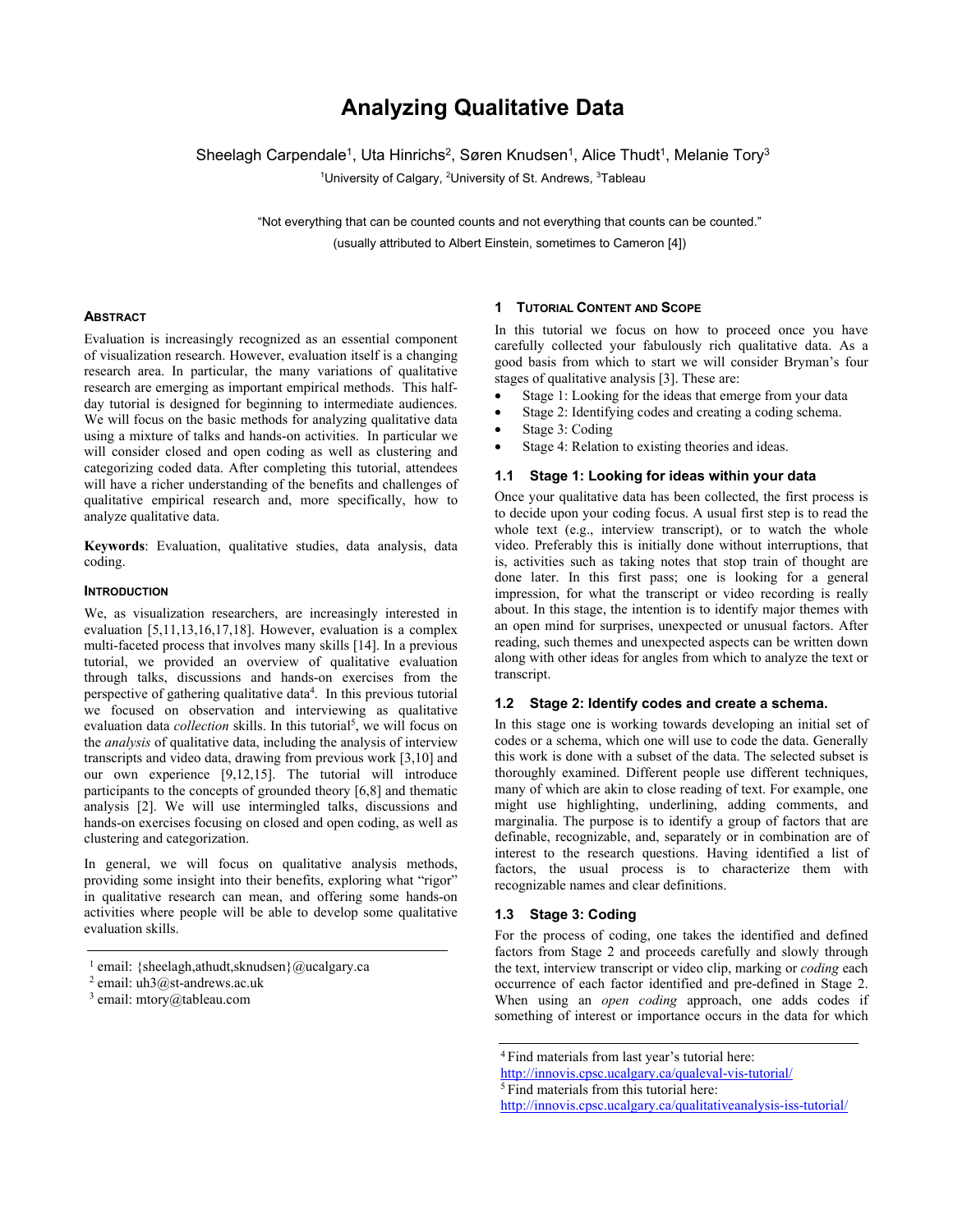there is no code. Then one adds a code, informs other coders and goes back to the beginning to see if there are any missed instances of the new code. When all the data is coded, it is still important to work with the codes. Are there important clusters? Are there relationships within the codes? Is there an ordering? If one has coded for more than one major focus, what is the relationship between these coding passes? Sometimes it is important to keep track of variations in codes, which can add richness and depth. Coding is often a collaborative process conducted by several researchers who work with the same data. It involves frequently comparing how they have coded particular data snippets in order to verify and (if necessary) refine the coding scheme. This process also helps to minimize the introduction of personal biases that are inevitably introduced while coding and interpreting the collected data.

#### **1.4 Stage 4: Relation to existing theories and ideas.**

At the end of Stage 3, it is important to look outside of the current data and consider one's findings in relation to existing theories, and understandings.

## **2 ACTIVITIES**

Coding, clustering and categorizing are skills that can be learned and practiced. We will provide hands-on activities to let people gain experience in these skills.

## **2.1 Activity 1: Choosing a Coding Focus**

In this activity, we ask participants to engage in Stage 1 as described above to learn techniques on how to develop a coding focus, that is identifying aspects of interest in the data and develop a corresponding coding scheme. We will introduce participants to aspects or open-ended questions that can drive this initial stage of qualitative data analysis. Workshop participants will be divided up into small groups and provided with a brief interview transcript or video clip. They will then go through this qualitative data individually, take notes of potential ideas, discuss these within their group. The activity will conclude with a discussion of the ideas developed by the different groups, focusing on similarities and differences in the emerging coding foci.

#### **2.2 Activity 2: Closed Coding**

In this activity we will introduce participants to closed coding, often also referred to as analysis with a priori codes [7]. A set of a priori codes can be derived from previous research and theory or directly from the evaluation questions driving the research. We will provide participants with qualitative data (e.g. an interview transcript or video snippet) alongside a coding schema. Each participant will use this schema to code the data individually. We will then compare and discuss results among participants. The activity will be concluded with a group discussion about possible variability in outcomes as well as advantages and limitations of analyses with a priori codes.

## **2.3 Activity 3: Open Coding**

Participants will gain experience with open coding by working with an interview transcript that we provide. We may reuse the same transcripts as Activity 1 here, to ensure that participants are already familiar with the text. Participants will open-code the transcript individually, then reconcile their codes with a partner, then re-code the transcript together. Emphasis will be placed on the experience of iterative coding, where the transcript is reviewed and re-coded multiple times as the coding scheme evolves. Codes will be written on sticky notes to facilitate the next activity.

### **2.4 Activity 4: Clustering and Categorizing**

In this activity, we ask participants cluster and categorize a set of codes. We do so, based on the open coding performed in the previous activity, which resulted in coded data. For the purpose of the activity, we will introduce a lightweight approach to clustering and categorizing coded data (e.g., affinity diagramming [1]). We will also discuss alternative in-depth approaches. In small groups, participants will collaboratively categorize and relate different codes and develop a structure of the relationship between codes on a shared medium.

#### **3 TUTORIAL OUTLINE**

The half-day tutorial will be a mix of short talks and hands-on activities. We describe a tentative schedule below.

- **2:00** Brief **introduction** of the organizers and qualitative evaluation approaches and how people work with qualitative data. Brief introduction of participants.
- **2:15 Talk 1** (15 minutes): We will talk about the challenges of analyzing qualitative data.
- **2:30 Activity 1**: *Choosing a Coding Focus*. Working with transcripts we will provide, we will hold a group idea generation session to consider what would be useful foci to code for. The exercise concludes with a group discussion.
- **2:45 Talk 2** (15 minutes): The purposes and techniques of closed coding.
- **3:00 Activity 2**: *Closed Coding*. We will provide qualitative data as transcripts. We will start a discussion of closed coding and provide a set of codes. Each tutorial participant will individually engage in practicing closed coding (15 minutes). This will be followed by a 10-minute discussion of the coded results in pairs or small groups. The exercise concludes with a group discussion.

## **3:30 Break** (30 minutes).

- **4:00 Talk 3** (15 minutes): The purposes and techniques of open coding.
- **4:15 Activity 3**: *Open Coding.* We will work with a different set of transcribed qualitative data. We will start a discussion of the open coding process and provide an initial set of codes. Each tutorial participant will individually engage in practicing open coding (15 minutes). This will be followed by a 10-minute discussion of the coded results in pairs or small groups. The exercise concludes with a group discussion.
- **4:35 Talk 4** (15 minutes): Consensus and Agreement.
- **4:50 Activity 4**: *Clustering and Categorizing*. Having coded qualitative data, it is still necessary to make sense of the codes. This is usually approached through various forms of clustering and categorizing.
- **5:10 Talk 5** (20 minutes): Clustering and Categorizing.

#### **5:30 Closing Discussion**

#### **5:55 End**

## **4 CONCLUSIONS**

From this tutorial, participants will learn more about the benefits, nuances and challenges of qualitative empirical research and qualitative data analysis in particular. They will have taken the first steps towards learning more from their interviews, and towards practicing and enhancing their qualitative data analysis skills.